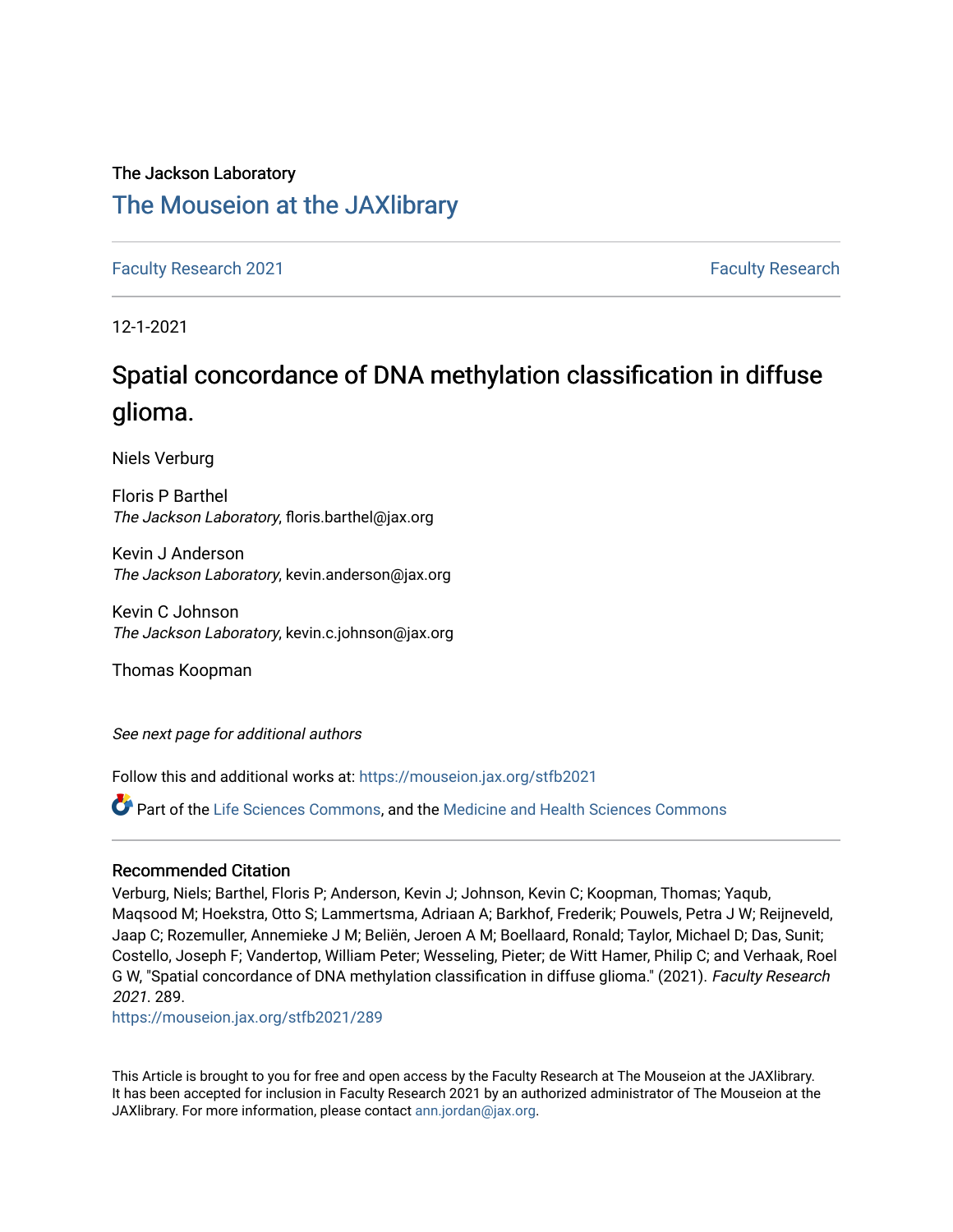## Authors

Niels Verburg, Floris P Barthel, Kevin J Anderson, Kevin C Johnson, Thomas Koopman, Maqsood M Yaqub, Otto S Hoekstra, Adriaan A Lammertsma, Frederik Barkhof, Petra J W Pouwels, Jaap C Reijneveld, Annemieke J M Rozemuller, Jeroen A M Beliën, Ronald Boellaard, Michael D Taylor, Sunit Das, Joseph F Costello, William Peter Vandertop, Pieter Wesseling, Philip C de Witt Hamer, and Roel G W Verhaak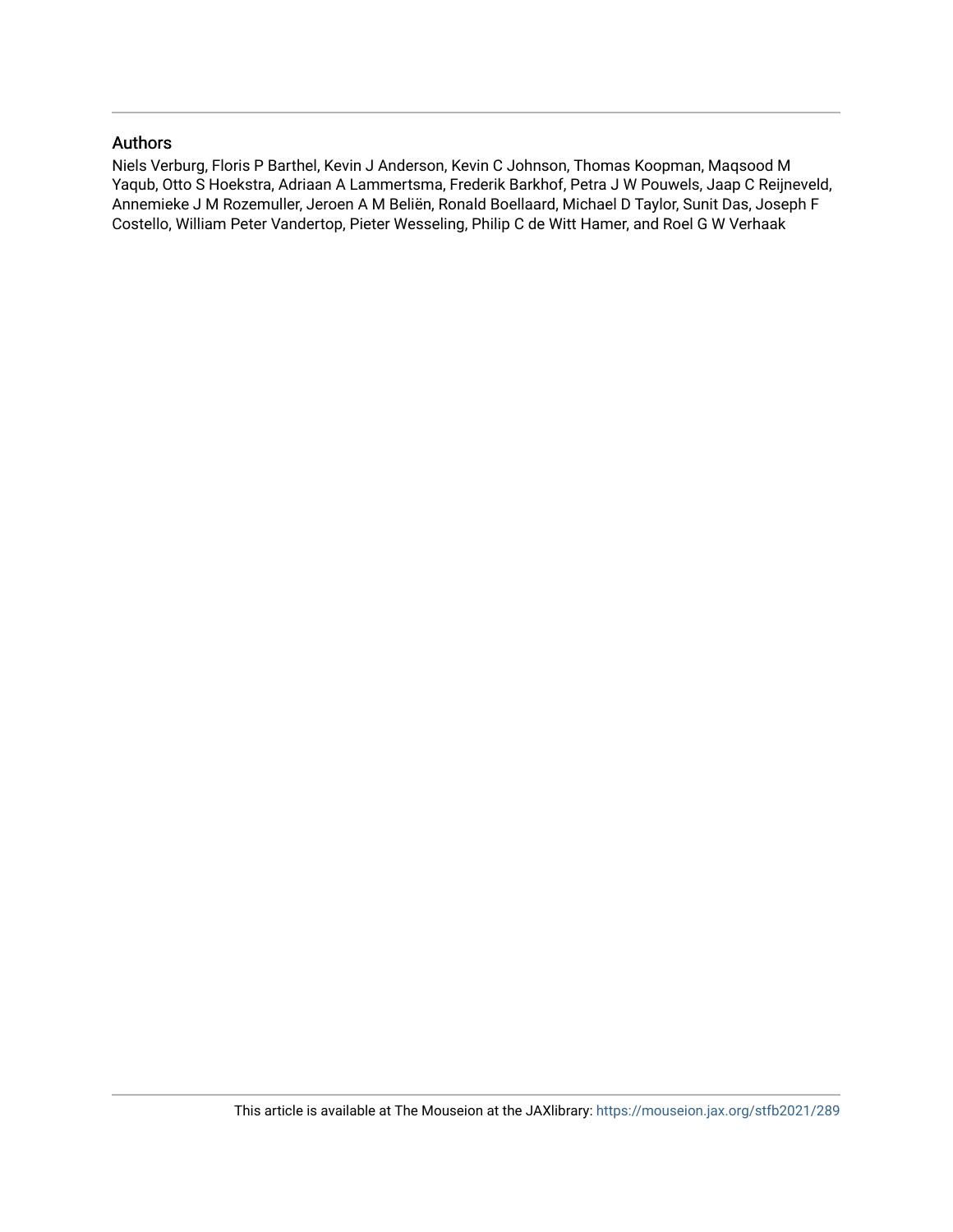Ņ

23(12), 2054–2065, 2021 | doi:10.1093/neuonc/noab134 | Advance Access date 28 May 2021

## **Spatial concordance of DNA methylation classification in diffuse glioma**

**Niels Verburg[,†](#page-2-0) Floris P. Barthel[,†](#page-2-0) Kevin J. Anderson, Kevin C. Johnson, Thomas Koopman, Maqsood M. Yaqub, Otto S. Hoekstra, Adriaan A. Lammertsma, Frederik Barkhof, Petra J. W. Pouwels, Jaap C. Reijneveld, Annemieke J. M. Rozemuller, Jeroen A. M. Beliën, Ronald Boellaard, Michael D. Taylor, Sunit Da[s](https://orcid.org/0000-0002-2146-4168) , Joseph F. Costello, William Peter Vandertop, Pieter Wesseling, Philip C. de Witt Hamer,[‡](#page-2-1) and Roel G. W. Verhaa[k‡](#page-2-1)**

*Department of Neurosurgery, Amsterdam UMC, Vrije Universiteit, and Brain Tumor Centre, Cancer Center Amsterdam, Amsterdam, the Netherlands (N.V., W.P.V., P.C.W.H., R.G.W.V.); Cambridge Brain Tumor Imaging Laboratory, Division of Neurosurgery, Department of Clinical Neurosciences, University of Cambridge, Addenbrooke's Hospital, Cambridge, UK (N.V.); The Jackson Laboratory for Genomic Medicine, Farmington, Connecticut, USA (F.P.B., K.J.A., K.C.J., R.G.W.V.); Department of Radiology and Nuclear Medicine, Amsterdam UMC, location VUmc, Amsterdam, the Netherlands (T.K., M.M.Y., O.S.H., A.A.L., F.B., P.J.W.P.); UCL Institutes of Neurology and Healthcare Engineering, London, UK (F.B.); Department of Neurology, Amsterdam UMC, location VUmc, Amsterdam, the Netherlands (J.C.R.); Department of Neurology, Stichting Epilepsie Instellingen Nederland, Heemstede, the Netherlands (J.C.R.); Department of Pathology, Amsterdam UMC, location VUmc, Amsterdam, the Netherlands (A.J.M.R., J.A.M.B., P.W.); Department of Neurosurgery, The Hospital for Sick Children, Toronto, Ontario, Canada (M.D.T.); Arthur and Sonia Labatt Brain Tumour Research Centre, Hospital for Sick Kids, Toronto, Ontario, Canada (M.D.T., S.D.); Division of Neurosurgery, Li Ka Shing Knowledge Institute, St. Michael's Hospital, University of Toronto, Toronto, Ontario, Canada (S.D.); Department of Neurological Surgery, UCSF, San Francisco, California, USA (J.F.C.); Princess Máxima Centre for Paediatric Oncology, Utrecht, the Netherlands (P.W.)* 

<span id="page-2-0"></span>†These authors contributed equally to this work.

<span id="page-2-1"></span>‡These authors are co-senior authors.

**Corresponding Author:** Roel G. W. Verhaak, PhD, The Jackson Laboratory for Genomic Medicine, 10 Discovery Drive, Farmington, CT 06107, USA ([roel.verhaak@jax.org\)](mailto:roel.verhaak@jax.org?subject=).

#### **Abstract**

**Background.** Intratumoral heterogeneity is a hallmark of diffuse gliomas. DNA methylation profiling is an emerging approach in the clinical classification of brain tumors. The goal of this study is to investigate the effects of intratumoral heterogeneity on classification confidence.

**Methods.** We used neuronavigation to acquire 133 image-guided and spatially separated stereotactic biopsy samples from 16 adult patients with a diffuse glioma (7 IDH-wildtype and 2 IDH-mutant glioblastoma, 6 diffuse astrocytoma, IDH-mutant and 1 oligodendroglioma, IDH-mutant and 1p19q codeleted), which we characterized using DNA methylation arrays. Samples were obtained from regions with and without abnormalities on contrastenhanced T1-weighted and fluid-attenuated inversion recovery MRI. Methylation profiles were analyzed to devise a 3-dimensional reconstruction of (epi)genetic heterogeneity. Tumor purity was assessed from clonal methylation sites.

**Results.** Molecular aberrations indicated that tumor was found outside imaging abnormalities, underlining the infiltrative nature of this tumor and the limitations of current routine imaging modalities. We demonstrate that tumor purity is highly variable between samples and explains a substantial part of apparent epigenetic spatial heterogeneity. We observed that DNA methylation subtypes are often, but not always, conserved in space taking tumor purity and prediction accuracy into account.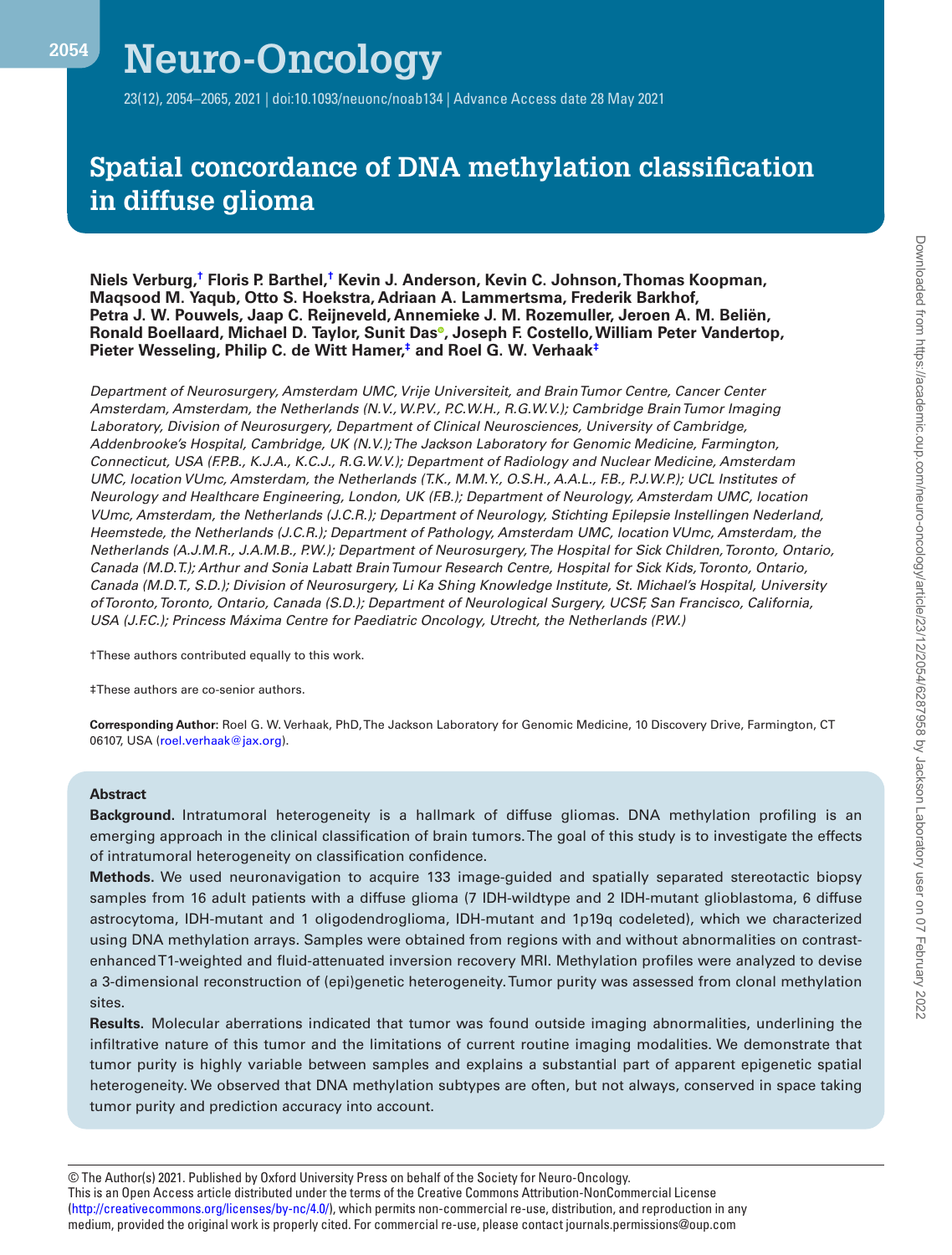**Oncology Neuro-**

#### **Key Points**

- DNA methylation subtype is stable across glioma specimens from the same tumor
- Tumor purity is an important consideration for DNA methylation-based glioma classification.

## **Importance of the Study**

Genetic and transcriptional intratumoral heterogeneity is a key feature of diffuse gliomas and thought to drive treatment failure. Epigenetic profiling is an emerging approach used for clinical classification of brain tumors that results in improved alignment of patients and treatments. However, how epigenetic intratumoral heterogeneity may impact the robustness of classification remains unclear. Through DNA methylation profiling of multiple spatially mapped biopsies from diffuse gliomas in 16 adult patients and 11 patients in a validation cohort, our study shows that epigenetic spatial heterogeneity

Diffuse gliomas are the most common malignant brain tumors in adults.<sup>1</sup> Patients with a diffuse glioma have a poor prognosis and eventually succumb to treatment failure[.2](#page-13-1) The diagnosis, treatment, and follow-up of diffuse gliomas rely heavily on imaging, $2$  with magnetic resonance imaging (MRI) as the current standard. Using contrast-enhanced T1-weighted (T1c) MRI, diffuse gliomas can be divided into enhancing tumors, predominantly glioblastoma, or non-enhancing tumors, predominantly low-grade gliomas (LGG). T1c MRI is used for enhancing and T2/fluid-attenuated inversion recovery (FLAIR) MRI for non-enhancing gliomas<sup>3</sup> However, diffuse glioma infiltration extends beyond the ab-normalities detected on standard MRI.<sup>[4](#page-13-3),5</sup> Also, the majority of diffuse gliomas recur directly adjacent to the standard MRI-guided surgical cavity.<sup>6</sup> Heterogeneity of tumor cells is a salient feature of diffuse gliomas and thought to be a driver of treatment failure. Treatment exposure may drive the clonal evolution of heterogeneous tumor cell populations, leading to the selection and survival of resistant subpopulations in some gliomas, whereas refractory disease in others may be driven by other factors.<sup>7</sup>

Numerous studies have looked at genetic and transcriptomic heterogeneity in diffuse glioma. Recent single-cell transcriptome studies have elucidated transcriptional heterogeneity in regulatory programs that converge on the cell cycle or distinct cellular states $8.9$  while bulk tissue analysis has demonstrated extensive heterogeneity in somatic drivers such as *EGFR* and *PDGFRA*[10](#page-13-9),[11](#page-13-10) as well as in general somatic alteration burden.<sup>12-14</sup>

DNA methylation is an epigenetic modification where a methyl group is added to cytosine, most commonly is confounded by the presence of non-tumor cells and the prediction accuracy of the classifier. Taking these confounders into account, DNA methylation-based classification is conserved in space in most patients, including tumor presence outside standard imaging abnormalities. These findings emphasize the importance of tumor purity assessment in DNA methylation studies. The uniformity of DNA methylation-based classification within tumors demonstrates the robustness of this method for classification, corroborating its value for clinical studies and practice.

measured in the CpG dinucleotide context. These modifications are of interest to the neuro-oncology field as genomewide patterns in DNA methylation profiles provide a robust method for disease classification and a viable supplement to traditional histopathology.<sup>15,[16](#page-13-14)</sup> Nevertheless, the extent of intratumoral heterogeneity in DNA methylation remains unclear.

To improve our understanding of the epigenetic heterogeneity of diffuse gliomas, we present a comprehensive analysis of DNA methylation of a large number of spatially separated samples taken from regions with and without imaging abnormalities. We devised a 3-dimensional reconstruction of the DNA methylation landscape for each tumor, with particular consideration to the variable ratios of tumor and nonmalignant cells in each sample. These ratios are quantified as tumor purity using a methylation-based metric that, although not being the perfect test due to nonzero levels of tumor purity in nonmalignant samples,<sup>17</sup> has proven to be a major confounder in genomic analyses.<sup>[18](#page-13-16)</sup> Our analysis underlines the infiltrative nature of gliomas beyond visible tumor boundaries and demonstrates a rather homogeneous DNA methylation landscape across space.

## **Methods**

#### Sample Acquisition and Study Design

A schematic overview of the study design is given in [Figure 1](#page-4-0). The exploration cohort consisted of 16 patients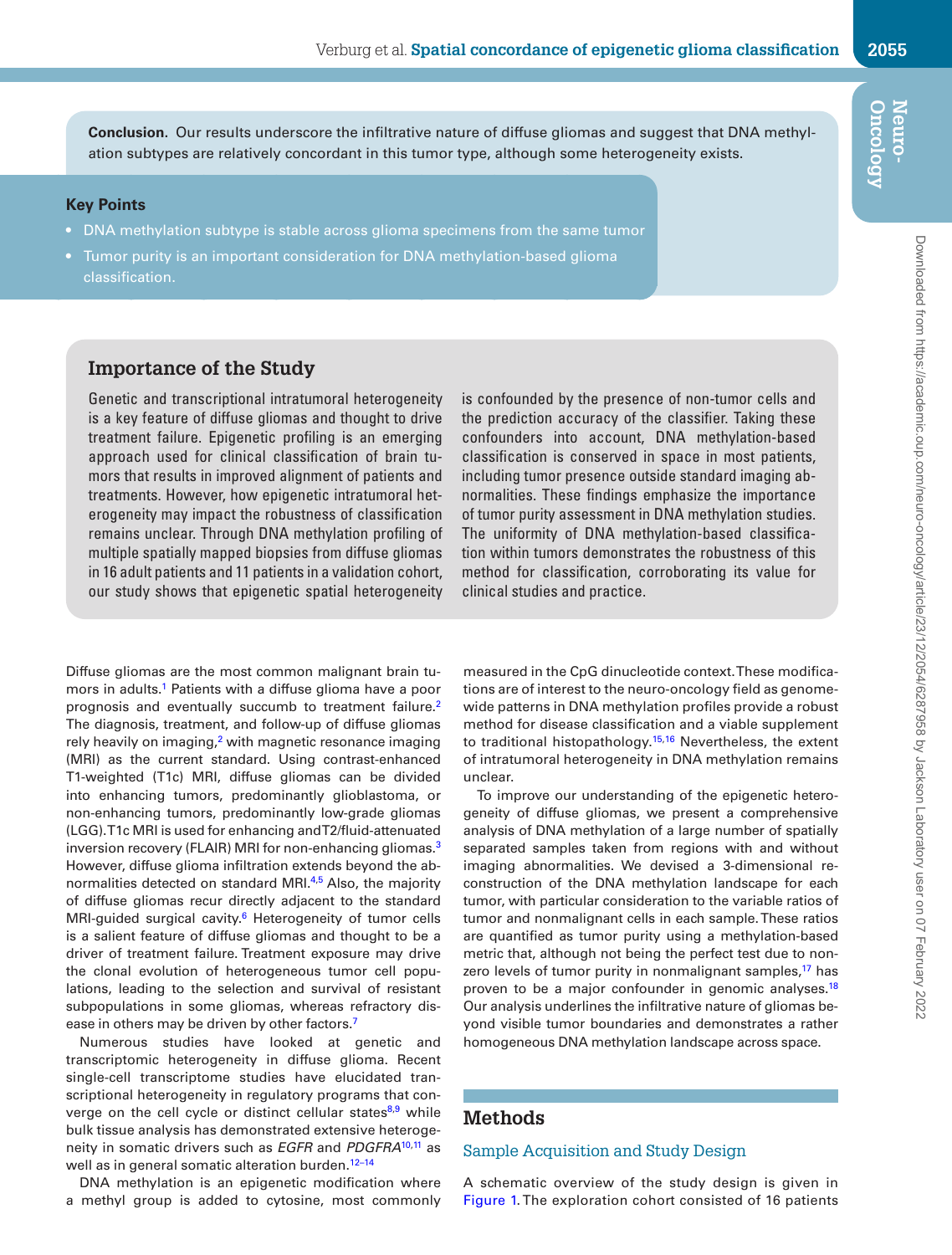

**Fig. 1** Graphical overview of the methods. A. Multiple preoperatively planned stereotactic biopsies were taken from each patient tumor. B. Biopsies were acquired in regions in and outside imaging abnormalities. C. Acquired tissue was subject to comprehensive histological (C), molecular (D), and imaging (E) analysis.

with an untreated initial diffuse glioma, treated at the Amsterdam UMC, location VU medical center (VUmc), Amsterdam, the Netherlands. Patients' characteristics are given in [Supplementary Table 1.](http://academic.oup.com/neuro-oncology/article-lookup/doi/10.1093/neuonc/noab134#supplementary-data) All patients were participants of the FRONTIER study of which the protocol has been published.<sup>[19](#page-13-17)</sup> This protocol was approved by the Medical Ethics Committee of the VUmc and registered in the Dutch National Trial Register (www.trialregister.nl, unique identifier NTR5354). Sampling was performed, using a stereotactic biopsy procedure preceding the craniotomy, to obtain 2 samples of each biopsy location for, respectively, Formalin-Fixed Paraffin-Embedded (FFPE) <span id="page-4-0"></span>and *Molfix*© (patients 1-8) or snap-frozen (patients 9-16) fixation. Samples were obtained from regions with and without abnormalities on T1c and FLAIR MRI in accordance with the study protocol. All procedures were carried out in accordance with the Declaration of Helsinki[.20](#page-13-18) Written informed consent was obtained from all patients.

The validation cohort comprised 11 patients with 61 FFPE samples from multi-sector sampling of an untreated diffuse glioma treated at the Toronto Western Hospital, Toronto, Canada or UCSF Brain Tumor Center, San Francisco, CA, USA. In addition, 64 FFPE samples from 64 patients without a glioma from the German Cancer Network served as controls.

## DNA Isolation

DNA isolation was performed by adding proteinase K and incubating at 56°C using the QIAamp DNA Mini Kit (Qiagen). DNA was quantified using a Qubit Fluorometer (Thermo Fisher). Genomic DNA was bisulfite converted using the QIAamp DNA FFPE Tissue Kit (Qiagen).

#### DNA Methylation Profiling by Microarray

Data were processed using the minfi packages in R (R Foundation for Statistical Computing, Vienna, Austria). Data from the 450k (IlluminaHumanMethylation450k. ilmn12.hg19) and EPIC platforms (IlluminaHumanMethyl ationEPICanno.ilm10b2.hg19) were processed separately. Detection *P* values were calculated for each probe and sample, and samples with an average detection *P* value >.01 were removed from follow-up analysis. Data were normalized using BMIQ from the wateRmelon package in R. Probes on sex chromosomes and known cross-reactive probes were removed, as were probes mapping to known SNPs and probes with a detection *P* value >.01. Finally, data from different platforms were merged.

#### DNA Methylation-Based Classification

Glioma methylation subtype classification was performed using L2-regularized logistic regression using the R package LiblineaR. Classifiers were trained and evaluated on a set of common probes from TCGA glioma samples with known methylation subtypes. The classes LGm6-GBM and PA-like were merged into a single class LGm6-PA as the separation between these classes was based on phenotype. To improve the classification accuracy of samples with low tumor purity, DKFZ controls were added to the classifier as separate classes. DKFZ DNA methylation classification was performed using the molecular neuropathology classification tool (version 11b4).<sup>16</sup> Briefly, the software preprocesses, normalizes, and performs batch adjustment on raw DNA methylation data to generate probabilistic estimates for each defined tumor subtype. The tumor subtype with the highest probability was selected as the classification. Samples with a subclassification accuracy lower than 0.5 were assigned to the main DKFZ class in accordance with the Molecular Neuropathology guideline.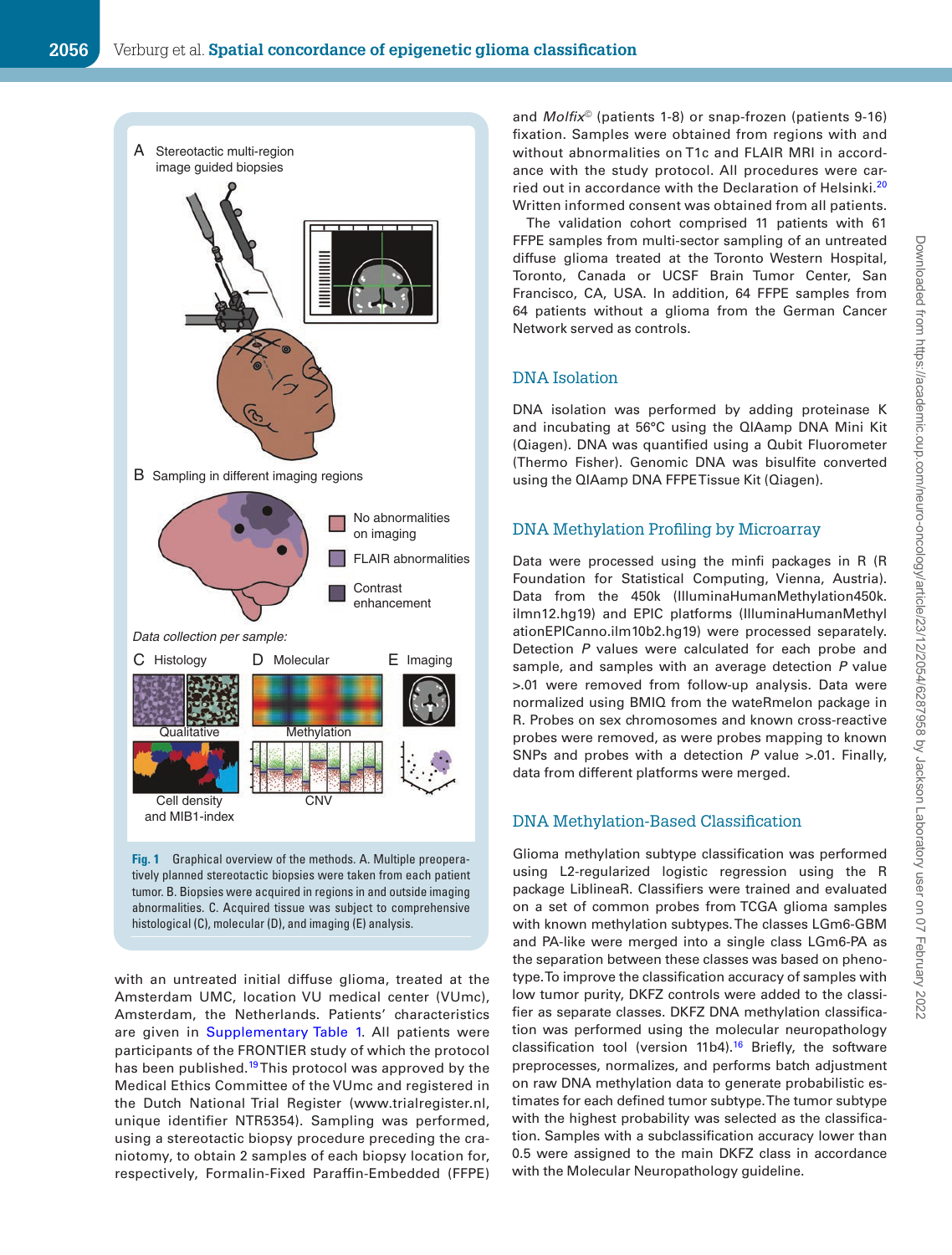#### Methylation Purity Estimation and Simplicity Score

DNA methylation measurements of tumor purity included the PAMES (Purity Assessment from clonal MEthylation Sites) algorithm and simplicity score.<sup>[17](#page-13-15),21</sup> For the PAMES nonmalignant central nervous system, samples from the German Cancer Research Center (DKFZ) were used as a control. PAMES operates in 3 steps. First, area under the curves are calculated for each probe discriminating between tumor and normal. Second, a selection of the most informative probes is made. Third, tumor purity is calculated on input samples using these probes.

#### DNA Copy Number Aberrations Inferred From EPIC Microarray

Using the R/Conumee package, copy number aberrations were inferred from the 450k and EPIC array data. Merged data from the control samples were used as a baseline control for all analyses. Genomic data were used to calculate aneuploidy.

#### Immunohistochemistry and Qualitative Assessment

FFPE samples from the exploration cohort were stained using hematoxylin and eosin (HE) and MIB-1. Two expert neuropathologists independently, blinded for imaging results, assessed the presence or absence of tumor in each sample. Consensus was obtained in case of disagreement. The patient's histopathological diagnosis was made based on resection material using routine procedures and according to the WHO 2016 criteria.<sup>22</sup>

#### Histopathological Analysis of Whole-Slide Scans

Using a Hamamatsu Nanozoomer XR, FFPE slides stained with HE and MIB-1 of each sample were digitalized. The ×40 magnification images were converted to multiple mosaic images using NDPITools software. Cellularity, defined as the number of cells per square millimeter, was calculated with Cellprofiler. Proliferation index, defined as percentage of Ki-67-positive nuclei of all nuclei, was calculated using locally developed software.

## Radiologic Evaluation of Sample Locations

Standard imaging sequences from the patients in the exploration cohort included T1-, T2-, T2/FLAIR, and T1c MRI. For each sample location, the presence of an abnormal signal for each imaging sequence was independently assessed by a neurosurgeon and neurosurgical resident with ample experience in glioma imaging. Consensus was obtained in case of disagreement.

#### Sample-to-Tumor Surface Distance

Tumors were segmented on FLAIR and, in case of contrast enhancement, also on T1c MRI, using Brainlab Software, by a neurosurgical resident with ample experience in glioma imaging. The segmentations and sample coordinates were exported in 3D T1c MRI space. Sample-to-tumor surface distances were obtained, using Matlab, by calculating the distance between the sample coordinate and the nearest surface coordinate of the tumor segmentation, using FLAIR for non-enhancing and both FLAIR and T1c MRI for enhancing tumors.

## Statistical Analysis

Median values with interquartile range were used to describe non-normally distribute data. Mann-Whitney *U* test was used to compare distributions between subgroups. Correlations were calculated with the Spearman or Pearson correlation and compared using Fisher *z* transformation. Comparison of percentages between subgroups was performed using Fisher test normalization and scaling of purity measurement modalities was performed by subtracting the mean and dividing by the standard deviation. To compare absolute purity estimates, the normalized and scaled purity measurements were rescaled using the PAMES mean and SD. *P* values <.05 were considered statistically significant. R (version 3.5.3) was used for all statistical analyses.

## Heterogeneity Analysis

Each probe per patient was classified as methylated (*B* > 0.3) or unmethylated  $(B < 0.3)$ . A table of all possible pairwise combinations of samples was generated. Each pair of samples was evaluated for heterogeneity by counting the number of identical (homogeneous) probes, the number of differing (heterogeneous) probes, and percentages were subsequently calculated. Each pair was annotated according to the metadata for each sample in the comparison.

For each patient and sample type, we tabulated all possible combinations of any number of samples, iteratively including between 1 and the total number of possible samples. The proportion of heterogeneous and homogeneous probes was calculated when considering each sample in a given set. For each patient/sample type and sample number, we then calculated the mean and standard deviation of the proportion heterogeneous across all sets.

## **Results**

We obtained 133 multi-region image-guided samples from 8 patients (6 glioblastoma, IDH-wildtype, 2 glioblastoma, IDH-mutant) with an enhancing tumor (76 samples) and 8 patients (6 diffuse astrocytoma, IDH-mutant, 1 glioblastoma, IDH-wildtype and 1 oligodendroglioma, IDH-mutant and 1p19q codeleted) with a non-enhancing tumor (47 samples) ([Figures 1](#page-4-0) and [2](#page-6-0)). In enhancing gliomas, 12 samples were taken outside both T1c and FLAIR abnormalities (T1c−/FLAIR−), 44 samples outside (T1c−/FLAIR+), and 20 inside T1c abnormalities (T1c+/FLAIR+). In non-enhancing gliomas, 16 samples were taken outside (FLAIR−) and 41 inside FLAIR abnormalities (FLAIR+). The maximum sample-to-tumor surface distance in enhancing tumors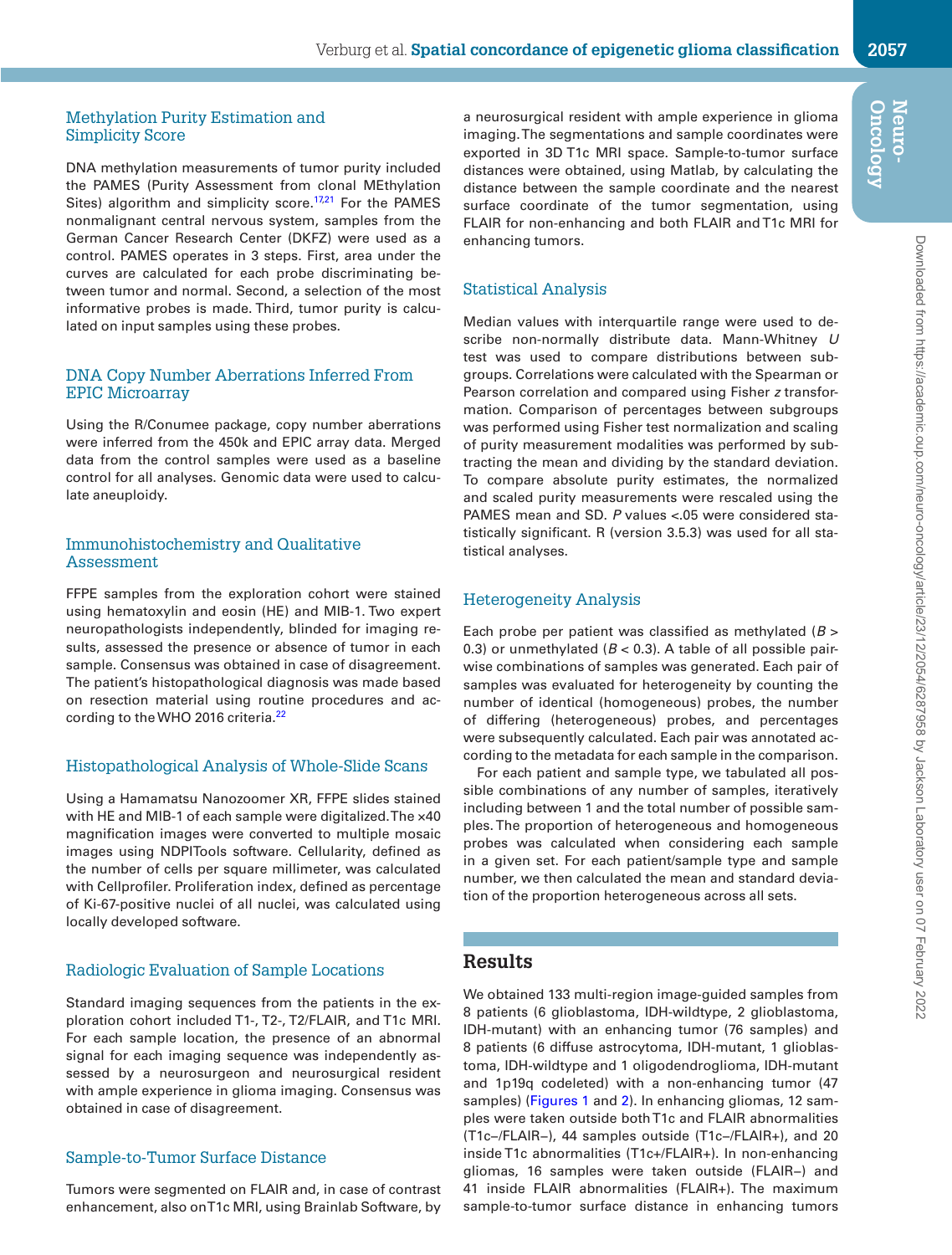was 36.5 mm and 25.6 mm, respectively, assessed with T1c and FLAIR MRI. In non-enhancing tumors, the maximum sample-to-tumor surface distance was 22.5 mm assessed with FLAIR MRI.

#### Tumor Purity Accounts for a Considerable Amount of Variation in DNA Methylation Profiles

Since nonmalignant cells in a sample influence molecular tumor assessment, $21$  we sought to quantify tumor purity, defined as the ratio of tumor to nonmalignant cells. We evaluated and compared several methods of tumor purity estimation based on histology, MRI, DNA methylation, and DNA copy number ([Supplementary](http://academic.oup.com/neuro-oncology/article-lookup/doi/10.1093/neuonc/noab134#supplementary-data)  [Figure 1A and B\)](http://academic.oup.com/neuro-oncology/article-lookup/doi/10.1093/neuonc/noab134#supplementary-data). DNA methylation-based purity estimates, PAMES provided the strongest correlations with all other features.<sup>[17](#page-13-15)</sup> There was no difference in tumor purity between samples from IDH-mutant and IDH-wildtype tumors ([Supplementary Figure 1C\)](http://academic.oup.com/neuro-oncology/article-lookup/doi/10.1093/neuonc/noab134#supplementary-data). WHO subtype was associated with tumor purity (Kruskal-Wallis *P* < .001), with the highest tumor purities in oligodendroglioma,

IDH-mutant and 1p/19q codeleted and the lowest for glioblastoma, IDH-mutant [\(Supplementary Figure 1D\)](http://academic.oup.com/neuro-oncology/article-lookup/doi/10.1093/neuonc/noab134#supplementary-data), most likely due to the known admixture of nonmalignant cells in grade IV diffuse glioma. $23$  This association between grade and tumor purity is in line with a recent comprehensive analysis of TCGA samples.<sup>18</sup>

<span id="page-6-0"></span>We performed a principal component analysis of the DNA methylation data to elucidate drivers of differences in methylation (194 samples, [Figure 3A](#page-7-0)). Included in the analysis were samples from a second cohort consisting of 61 multi-sector tumor samples from 11 gliomas (5 diffuse astrocytoma, IDH-mutant, 4 glioblastoma, IDHwildtype, 1 anaplastic astrocytoma, IDH-mutant, and 1 anaplastic oligodendroglioma, IDH-mutant and 1p19q codeleted).<sup>16[,24](#page-13-22),[25](#page-13-23)</sup> The first principal component (percentage of variance 71.2%) separated samples based on IDH status ([Figure 3A](#page-7-0)). The second principal component (percentage of variance 5.8%) was associated with tumor purity, as evidenced by the linear increase in tumor purity and the samples from the control cohort ([Figure 3B](#page-7-0)). These findings indicate that tumor purity accounts for a considerable amount of variation in DNA methylation profiles.



**Fig. 2** Overview of 133 samples in 16 patients with initial diffuse glioma. Samples are numbered in order of tumor purity for each patient. First row = IDH status with + representing a mutation, 1p/19q status with + representing a codeletion, and contrast enhancement with + representing the presence of contrast on T1c MRI. Second row = tumor purity assessed with PAMES. Third row = 3D reconstruction of FLAIR (yellow), T1c MRI (red) abnormalities, and sample locations. Due to the 2D representation of 3D object samples behind and outside the abnormalities might appear to be within the abnormalities. Fourth row = Euclidean distance (mm) between sample coordinate and tumor surface assessed with FLAIR (yellow) and T1c MRI (red). Negative values indicate samples obtained within the tumor volume. Fifth row = the presence of abnormalities on FLAIR (top) and T1c MRI (bottom) at the sample location. Sixth row = median cellularity and percentage of MIB1-positive cells of the sample, and final row = consensus assessment of tumor presence by 2 neuropathologists. Abbreviations: FLAIR, fluid-attenuated inversion recovery; IDH, isocitrate dehydrogenase; MRI, magnetic resonance imaging; PAMES, Purity Assessment from clonal MEthylation Sites; T1c, contrast-enhanced T1-weighted.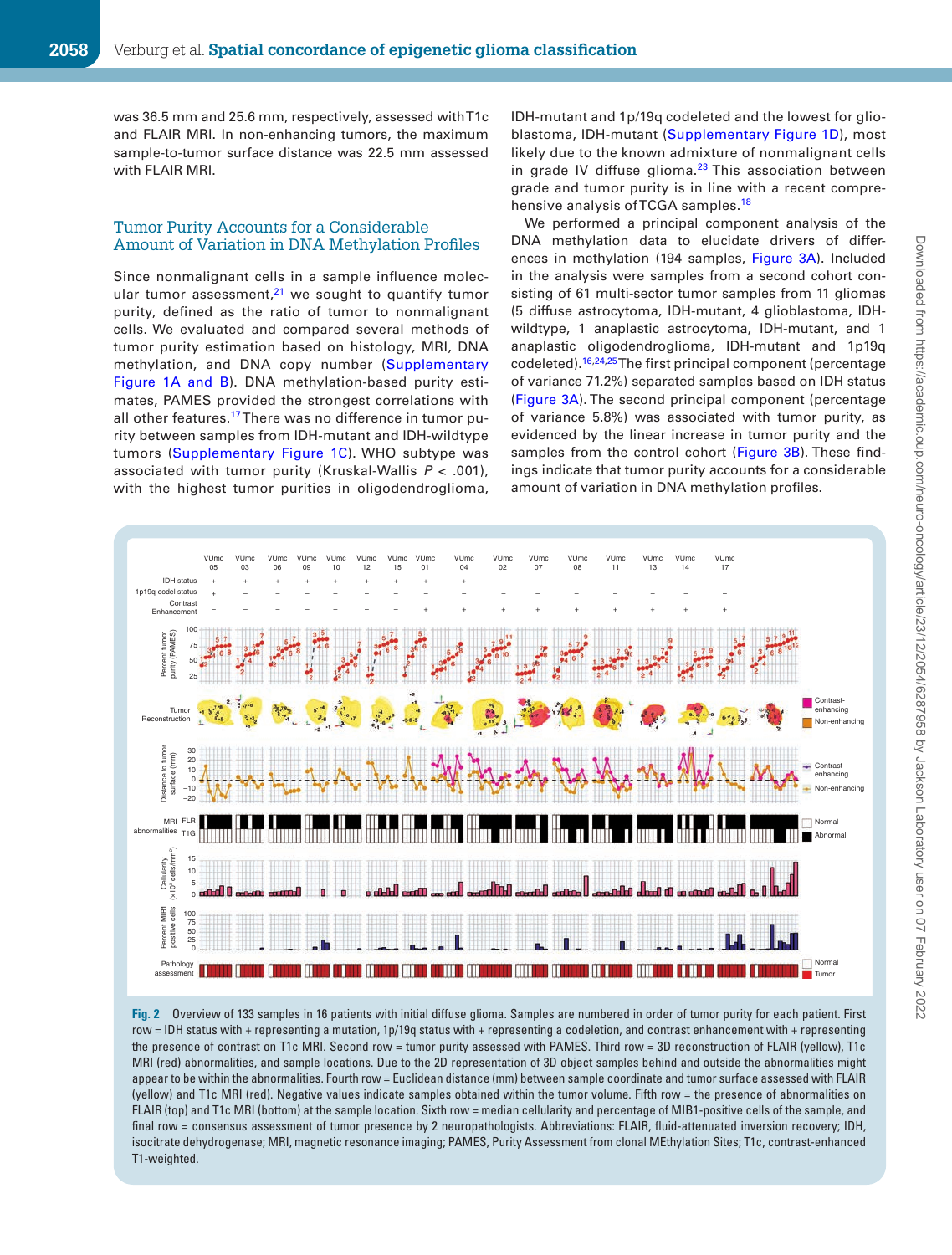<span id="page-7-0"></span>



**Fig. 3** Exploration of spatial distribution of DNA methylation-based subtypes. A. Principal component analysis of exploration and validation cohort (samples = 194). B. Correlation between the second principal component and tumor purity, with the correlation calculated with Pearson R.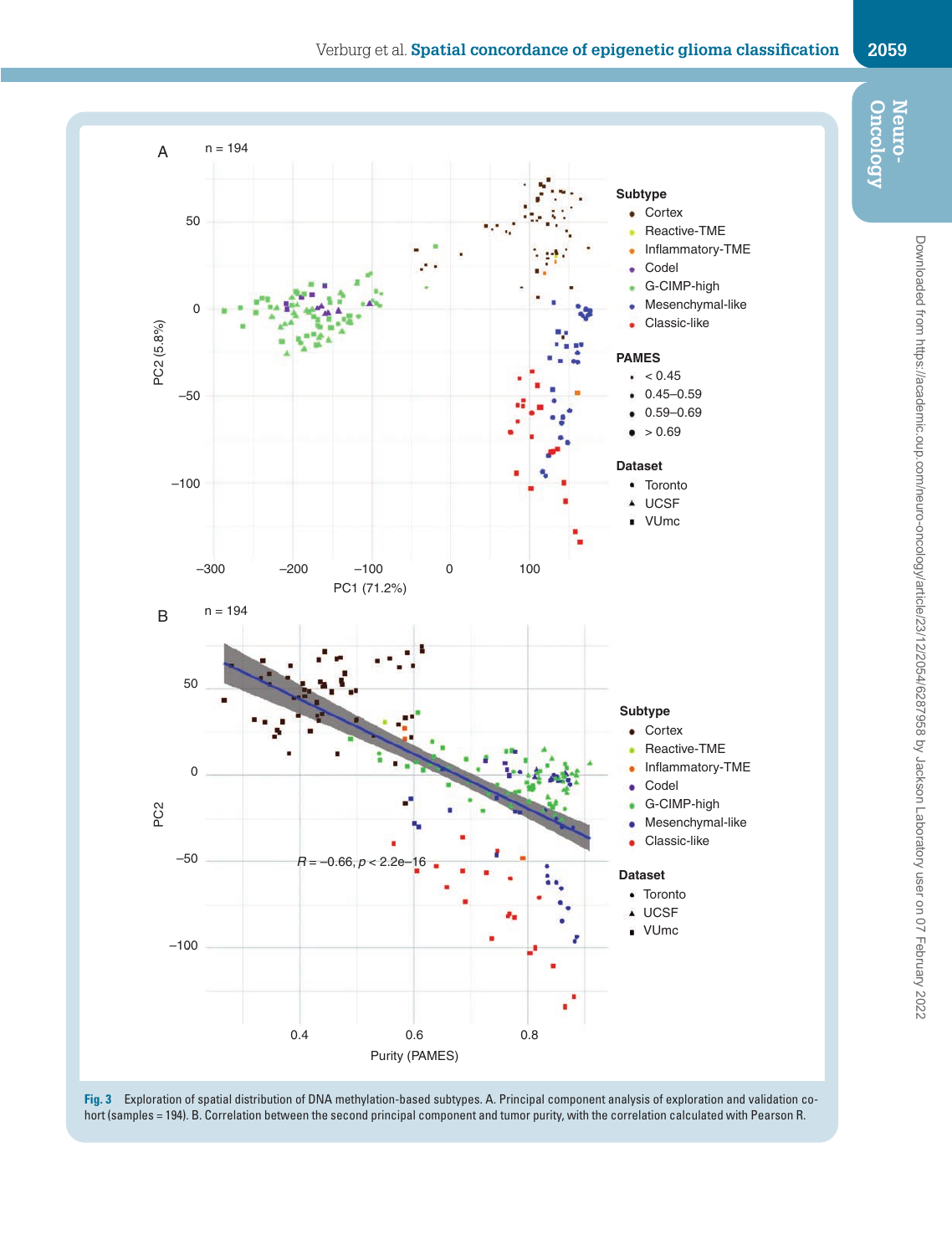#### DNA Methylation Heterogeneity Is a Function of Space

To precisely quantify DNA methylation heterogeneity, we performed pairwise comparisons of binarized methylation values between samples. The vast majority of probes were homogeneously methylated (mean 0.93, range 0.83-1.0) between samples, suggesting that only a small fraction of probes is responsible for all intratumor heterogeneity. Similar trends have been observed in compari-sons of nonmalignant samples from the same lineage.<sup>[26](#page-13-24)</sup> Unsurprisingly, any 2 samples from different unrelated tumors showed less probes with identical methylation (mean  $0.93 \pm 0.02$ ) compared to any 2 samples from the same tumor (mean  $0.96 \pm 0.03$ ). However, this difference was subgroup-dependent. For example, any 2 samples from 2 unrelated IDH-mutant tumors show more similarity on average than any 2 samples from 2 unrelated IDH-wildtype tumors ([Figure 4A\)](#page-9-0), likely related to the propensity of (G-CIMP-positive) IDH-mutant tumors to uniformly methylate. As expected, a higher degree of heterogeneity can be observed when comparing samples classified as nonmalignant to samples classified as tumor, based on DNA methylation classification, within the same patient. Any 2 IDH-wildtype tumor samples from the same patient show a comparable degree of heterogeneity when compared to 2 nonmalignant samples from the same patient (Kolmogorov-Smirnov *P* = 1.0, pink and green dashed lines). In comparison, any 2 IDH-mutant tumor samples from the same patient demonstrate less heterogeneity compared to any 2 nonmalignant samples from the same patient (Kolmogorov-Smirnov *P* < .001). These findings may reflect the clonal nature and shared ancestry of IDHmutant tumor cells, whereas specimens are classified as nonmalignant harbor cells from a mixture of lineages.

To assess the impact of additional samples on tumor heterogeneity, we calculated the percentage of identical probes pooling any number of samples per patient, separating samples classified as tumor and nonmalignant ([Figure 4B\)](#page-9-0). The majority of heterogeneity was captured by the first 2 samples per patient. Although additional samples further contributed to overall heterogeneity, the change in heterogeneity decreased with each additional sample. Next, we investigated the relation between sample-to-sample distance and heterogeneity. These were positively correlated for both nonmalignant and tumor samples [\(Figure 4C](#page-9-0)). These results suggest that heterogeneity is a function of space and that increased physical separation between cells increases cell-to-cell heterogeneity.

#### DNA Methylation-Based Classification Is Highly Conserved in Space After Adjusting for Tumor Purity and Classification Ambiguity

To establish the relationship between DNA methylationbased classification and tumor purity, we inferred sample subtypes based on 2 previous published classifiers ([Supplementary Figure 2A](http://academic.oup.com/neuro-oncology/article-lookup/doi/10.1093/neuonc/noab134#supplementary-data)),<sup>15[,16](#page-13-14)</sup> which showed a large conformity for classification families (4.6% discordance, [Supplementary Figure 2B](http://academic.oup.com/neuro-oncology/article-lookup/doi/10.1093/neuonc/noab134#supplementary-data)) and slightly lower conformity for family subtypes (12.4% discordance, [Supplementary](http://academic.oup.com/neuro-oncology/article-lookup/doi/10.1093/neuonc/noab134#supplementary-data)  [Figure 2C\)](http://academic.oup.com/neuro-oncology/article-lookup/doi/10.1093/neuonc/noab134#supplementary-data). As expected, samples with a low tumor purity were assigned a control subtype whereas high tumor purity samples were assigned a tumor subtype when as-sessed by the TCGA classifier ([Supplementary Figure 2D\)](http://academic.oup.com/neuro-oncology/article-lookup/doi/10.1093/neuonc/noab134#supplementary-data). The differences in subtype assignment and its relation to tumor purity were clearly captured by the principal component analysis [\(Figure 3A](#page-7-0)). There were no significant differences between the tumor purity of the different tumor subtypes in the exploration dataset (Supplementary Figure [2E\)](http://academic.oup.com/neuro-oncology/article-lookup/doi/10.1093/neuonc/noab134#supplementary-data) while in the validation dataset (Supplementary Figure [2F](http://academic.oup.com/neuro-oncology/article-lookup/doi/10.1093/neuonc/noab134#supplementary-data)), the tumor purity was lower in the Classical-like compared to Mesenchymal-like subtype, which are methylation subtypes based on unsupervised hierarchical clustering with a majority of, respectively, Classical and Mesenchymal expression subtypes as described by Verhaak et al.<sup>27</sup> To explore the heterogeneity of tumor subtypes within a tumor, we analyzed which tumor subtypes were recognized within each patient across the core and validation dataset. The majority of patients (24 of 27) did not show heterogeneity in tumor subtype as assessed by the TCGA classifier [\(Figure 5](#page-10-0)). In 3 patients (Toronto-02, VUmc-05, and VUmc-17) with TCGA tumor subtype heterogeneity, the 1 (VUmc-05, VUmc-17) or 2 (Toronto-02) discordant samples were the lowest purity tumor sample identifying tumor purity as the confounding factor for the found heterogeneity ([Supplementary Figure 3A](http://academic.oup.com/neuro-oncology/article-lookup/doi/10.1093/neuonc/noab134#supplementary-data)). Also, the prediction accuracy of tumor samples was lower in patients with subtype heterogeneity (mean prediction accuracy 71.0%) than without (mean 94.9%, *P* < .001).

When we classified samples according to the DKFZ classifier, no heterogeneity was found for the main classes ([Supplementary Figure 3B and C](http://academic.oup.com/neuro-oncology/article-lookup/doi/10.1093/neuonc/noab134#supplementary-data)). Heterogeneity of main class subtypes, so-called family members, was found in 8 patients (VUmc-02, VUmc-04, VUmc-07, VUmc-14, VUmc-17, Toronto-03, UCSF-01, and UCSF-18). Both tumor purity and prediction accuracy were lower in tumor samples of these 8 patients with subtype heterogeneity (mean tumor purity  $75.9 \pm 0.09$  and mean prediction accuracy  $73.4 \pm 14.9$ ) compared to tumor samples of patients without heterogeneity (mean 78.1 ± 10.9, *P* = .046 and 87.8 ± 18.0, *P* < .001, respectively), suggesting tumor purity and prediction accuracy as potential confounding factors for the observed hetero-geneity in these patients ([Supplementary Figure 3D](http://academic.oup.com/neuro-oncology/article-lookup/doi/10.1093/neuonc/noab134#supplementary-data)). In 2 patients (VUmc-02 and VUmc-17), the discordant samples were the lowest tumor purity, although the absolute difference in tumor purity was small. In 3 patients (Toronto-03, UCSF-01, and UCSF-18), the discordant samples were the lowest prediction accuracy, although the absolute difference in prediction accuracy was small except for patient UCSF-01. Three patients (VUmc-04, VUmc-07, and VUmc-14) showed variable tumor purity and prediction accuracy of the tumor samples suggesting true heterogeneity. To validate the possible heterogeneity in these patients, we evaluated the histological and imaging data that was available for the exploration cohort. The only difference we found between subtypes was higher cellularity (*P* = .016) and more frequent contrast enhancement on T1c (*P* < .001) in A IDH, HG samples compared to A IDH samples [\(Figure 6A](#page-11-0)). This confirmed the true heterogeneity in patient VUmc-04, with both A IDH, HG samples having the highest cellularity and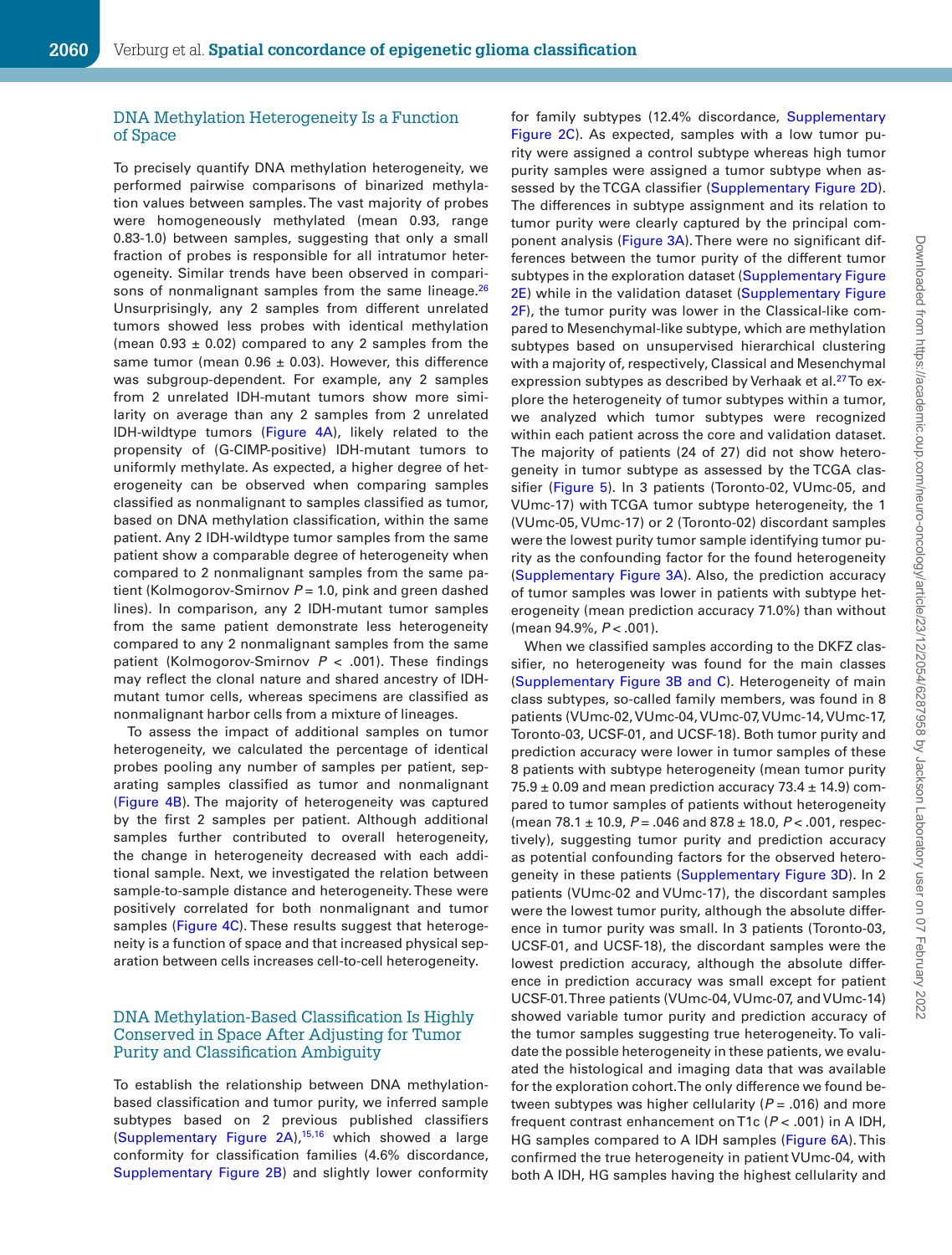<span id="page-9-0"></span>

**Fig. 4** Spatial heterogeneity of genome-wide methylomes. A. Empirical cumulative density function (ECDF) curves reflecting similarity (homogeneity) across all pairwise combinations of samples. Comparisons were separated based on whether they involved 2 samples from the same patient (intra-patient) or between 2 patients (interpatient) and based on whether the 2 samples spanned one or multiple sample types. B. Line plot showing the cumulative homogeneity associated with additional samples taken from the same tumor. Lines were colored by dataset, tumor and normal samples were separated, and tumor samples were further separated into IDH-mutant and IDH-wildtype. C. Scatter plot of the relation between distance and methylation heterogeneity. Distance is the Cartesian distance in mm between 2 samples and methylation heterogeneity as described above. Correlation is calculated with Pearson R.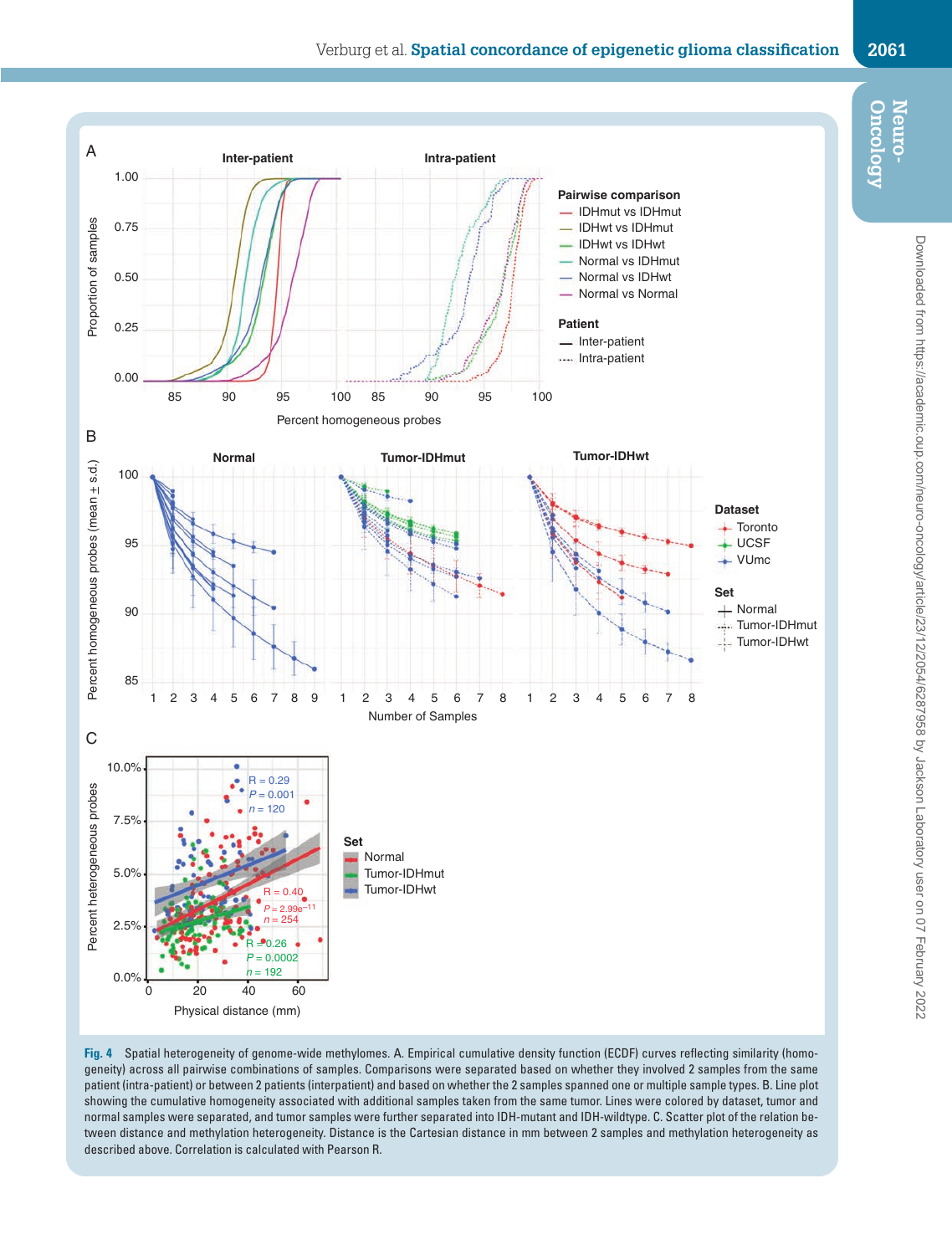



showing contrast enhancement on T1c [\(Figure 6B\)](#page-11-0). In the 4 glioblastoma patients with multiple subtypes, neither histology nor imaging could confirm or reject the subtype heterogeneity [\(Figure 6C](#page-11-0)). Therefore, we conclude there is true DNA methylation subtype heterogeneity in patient VUmc-04, based on DNA methylation, histology, and imaging data, and patients VUmc-07 and VUmc-14, based on DNA methylation data. Based on all available data, it remains unclear if there is true heterogeneity in the remaining 5 patients. Although not statistically significant, all true heterogeneous patients had a glioblastoma (chi-squared *P* = .17), yet heterogeneity was not related to IDH status (chi-squared  $P = .73$ ). Overall in our cohort, a low frequency of true spatial heterogeneity of DNA methylation-based subtypes was observed (14%, 3 of the 22 patients), when taking tumor purity and prediction accuracy into account, yet possible heterogeneity cannot be ruled out in another 5 (19%) patients.

Since O6-methylguanine-DNA methyl-transferase (MGMT) promoter methylation status is an important prognostic and predictive marker we assessed its spatial distribution. Heterogeneity was found in 30% of patients and was not related to tumor purity (Pearson correlation *P* = .19), IDH status, histology or DNA methylation classification heterogeneity (chi-squared *P* = 1.0, *P* = .76, and *P* = .78, respectively).

#### <span id="page-10-0"></span>DNA Methylation Abnormalities Extend Beyond Standard MRI Boundaries

To understand the spatial distribution of glioma infiltration, we analyzed the correlation of tumor purity and subtypes with the distance to the tumor surface assessed with T1c for enhancing and FLAIR MRI for non-enhancing tumors. As expected, the distance of samples to the tumor surface showed a linear relationship with tumor purity [\(Supplementary Figure 4A](http://academic.oup.com/neuro-oncology/article-lookup/doi/10.1093/neuonc/noab134#supplementary-data)). In non-enhancing tumor, samples classified as Cortex were found further away from the radiological tumor boundaries than all the other subtypes ([Supplementary Figure 4B](http://academic.oup.com/neuro-oncology/article-lookup/doi/10.1093/neuonc/noab134#supplementary-data)). Yet, in enhancing tumor, this difference was not found, possibly indicating a more diffuse infiltration pattern of enhancing tumors. When evaluating the infiltration pattern in the histological subgroups, no difference was found except that distance to tumor surface in 1 oligodendroglioma (median −7.9 mm, IQR −14.5 to −3.9 mm) was lower than in IDH-mutant diffuse astrocytoma (-3.2 mm, -6.3 to 3.6 mm,  $P = .047$ ) [\(Supplementary Figure 4C](http://academic.oup.com/neuro-oncology/article-lookup/doi/10.1093/neuonc/noab134#supplementary-data)).

As anticipated, in enhancing tumors the T1c+/FLAIR+ region showed the highest tumor purity, followed by the T1c−/FLAIR+ and T1c−/FLAIR− [\(Supplementary Figure 5A](http://academic.oup.com/neuro-oncology/article-lookup/doi/10.1093/neuonc/noab134#supplementary-data)). In non-enhancing tumors, tumor purity was higher in the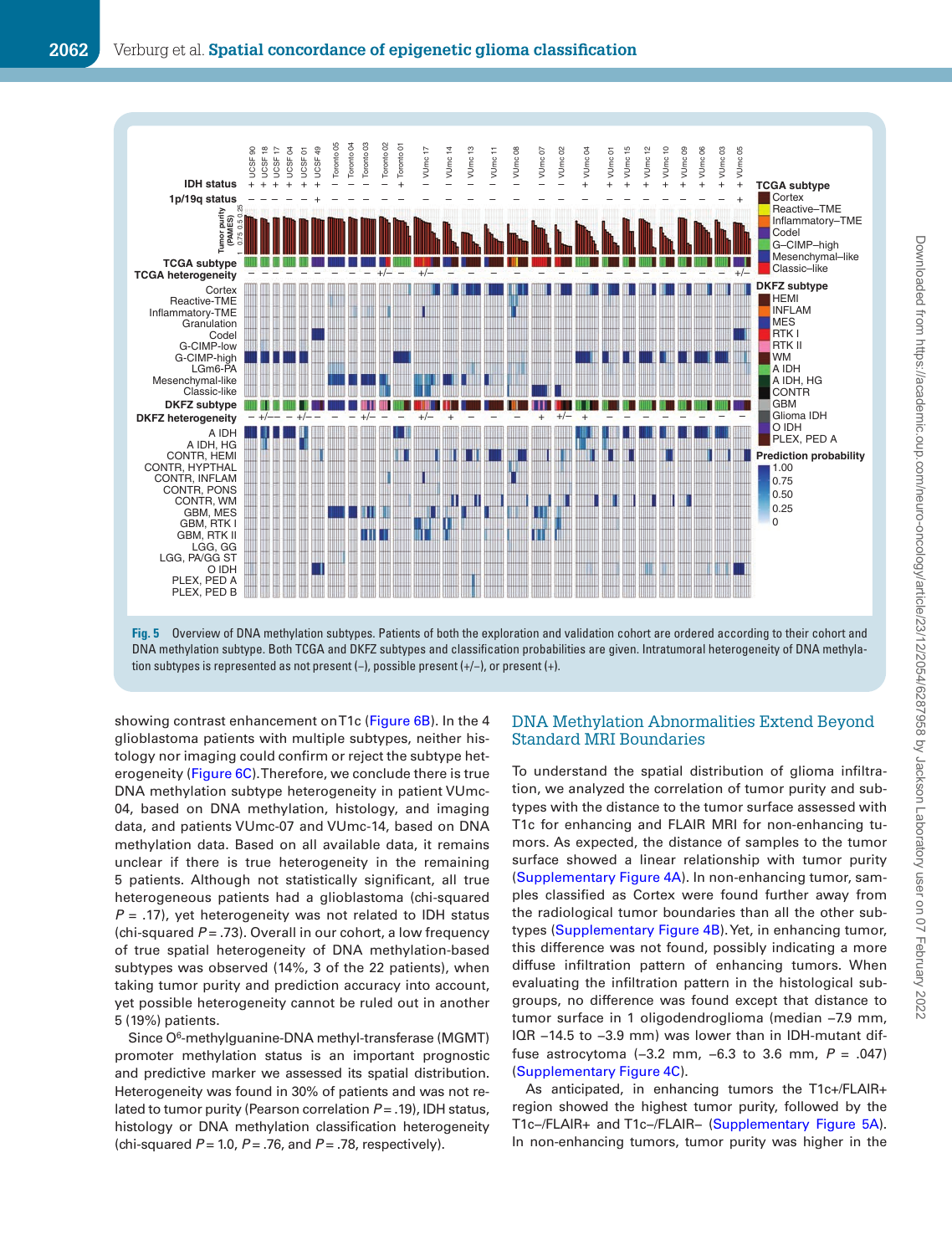

**Fig. 6** Histology and imaging of patients with DNA methylation subtype heterogeneity. A. Boxplots of cellularity (upper) and proliferation index (middle) and barplot of T1c MRI contrast enhancement (lower) for the DKFZ subtypes MES (blue), RTK I (red), RTK II (pink), A IDH (light green), and A IDH, HG (dark green) of all patients from the exploration cohort. Statistical significance is given using the Mann-Whitney *U* test for the continuous data (Histology) and the chi-squared test for the frequency data (Imaging), with \* representing *P* < .05. B. Representative examples of the histological and radiological images of the patient VUmc-04: HE-stained histology slide of a sample classified as A IDH (S3) and A IDH, HG (S9) showing the higher cellularity in the A IDH, HG sample. Sagittal T1c MRI images of the same samples showing contrast enhancement in the A IDH, HG, but not in the A, IDH sample. C. Barplot of cellularity (upper), proliferation index (middle), and contrast enhancement on T1c MRI (lower) of the tumor samples of glioblastoma patients of the exploration cohort with subtype heterogeneity. Abbreviations: HE, hematoxylin and eosin; MRI, magnetic resonance imaging; T1c, contrast-enhanced T1-weighted.

FLAIR+ than the FLAIR− region. Interestingly, samples taken from regions outside standard imaging abnormalities (FLAIR− in non-enhancing and T1c−/FLAIR− and T1c−/ FLAIR+ in enhancing tumors) showed a tumor subtype in 36% and 17% of enhancing and non-enhancing gliomas, respectively ([Supplementary Figure 5B\)](http://academic.oup.com/neuro-oncology/article-lookup/doi/10.1093/neuonc/noab134#supplementary-data). Conversely, samples taken from within the standard imaging abnormalities showed a nonmalignant subtype in 35% of enhancing tumors, which is most likely due to necrosis in these samples. In non-enhancing tumors, 15% of samples within the FLAIR+ region showed a nonmalignant subtype. Tumor presence, assessed as the ratio of tumor and nonmalignant TCGA subtypes, in the different imaging regions was comparable between histological subgroups (all chi-squared tests *P* > .05) ([Supplementary Figure 5C\)](http://academic.oup.com/neuro-oncology/article-lookup/doi/10.1093/neuonc/noab134#supplementary-data). Samples with tumor subtypes were found up to 24 mm outside imaging abnormalities. These findings support the diffusely infiltrative nature of these tumors and corroborate the notion that standard MRI does not capture the true extent of diffuse glioma infiltration.

## **Discussion**

This study represents a comprehensive analysis of spatially separated samples in diffuse glioma. The combination of histological, radiological, and DNA methylation data enabled us to explore the spatial contexts of tumor purity, epigenetic molecular subtypes, and tumor heterogeneity. Our study demonstrates that in most tumors, molecular subtypes are stable and homogeneous after considering tumor purity. Moreover, gliomas are diffusely infiltrative tumors, and our data clearly show that they indeed extend beyond the tumor boundaries found on MRI. Finally, in our study, the extent of heterogeneity in tumor samples was predominantly equal to or less than in nonmalignant samples.

Information on the spatial heterogeneity of epigenetic molecular subtypes in the literature is limited. A recent study reported intratumor DNA methylation-based subtype heterogeneity in 5 of the 12 glioblastomas in their cohort. $28$  We were unable to confirm this extent of heterogeneity in our study. The differences may be explained by our approach to account for tumor purity prior to determining intratumoral epigenetic subtype classification. The non-purity–related heterogeneity that was found could be explained by focal malignant progression in patients with an IDH-mutant astrocytoma, while cellular state plasticity, as described by Neftel et al, $8$  might be an explanation for the coexistence of both mesenchymal and RTK II subtypes in one of the IDH-wildtype glioblastoma patients. Although technically difficult,<sup>[29](#page-13-27)</sup> future single-cell

<span id="page-11-0"></span>**Oncology Neuro-**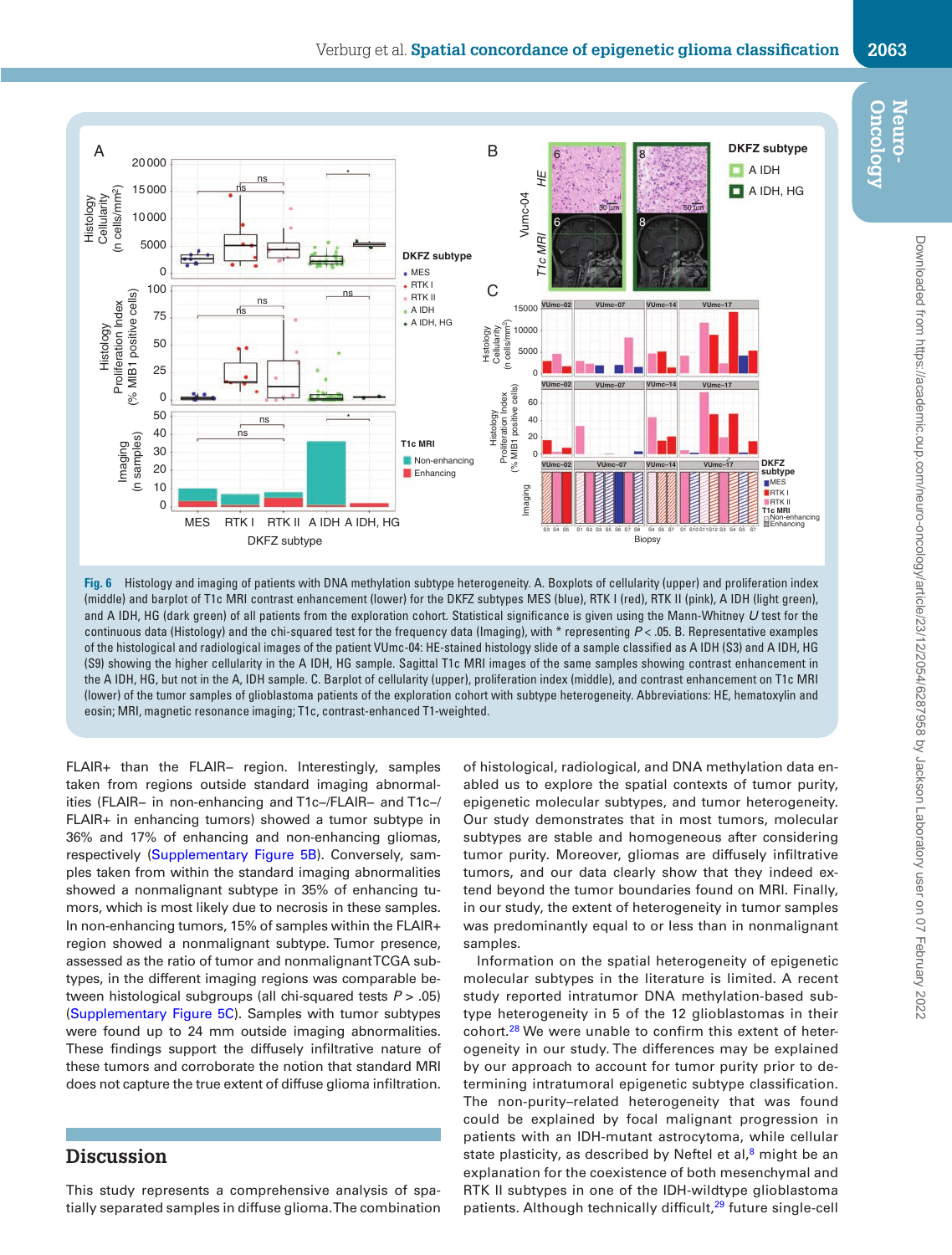DNA methylation profiling can be expected to drastically increase our understanding of DNA methylation classification heterogeneity. MGMT promoter methylation status proved to be more heterogeneous than DNA methylation subtypes, which is most likely due to the use of 2 probes for the MGMT status compared to  $~1000$  probes for the DNA methylation subtype.

We observed that samples obtained outside standard imaging abnormalities, on FLAIR in non-enhancing and on T1c MRI in enhancing gliomas, displayed similar epigenetic molecular subtypes as the samples from the tumor core. The fraction of tumor cells per specimen varied between the different MRI regions, with lower fractions in regions outside of imaging abnormalities. The presence of tumor tissue outside standard imaging abnormalities is well known.<sup>[4](#page-13-3),5</sup> Our results suggest that spatial imaging heterogeneity in glioma is associated with tumor purity and not with epigenetic heterogeneity, although heterogeneity at the genomic and mutational level as cause cannot be excluded and has recently been reported for progressive IDH-mutant astrocytoma.<sup>[30](#page-13-28)</sup>This was confirmed by the strong correlation between tumor purity and the imaging score. Our observations imply that a viable part of the tumor, especially in IDH-wildtype glioblastomas, is left behind after resection of standard imaging abnormalities.

A limitation of this study is the difficulty of assessing the true tumor purity since there is no gold standard. Still, we have compared many tumor purity metrics and choose the most representative of those. Another limitation is the evaluation of tumor heterogeneity by bulk DNA methylation analysis instead of single-cell analysis, although correlating imaging data with single-cell analysis might prove difficult due to the different levels of detail. Finally, the use of T1c and FLAIR MRI for the assessment of tumor to sample distance is a limitation, since these modalities are known to be less accurate for the detection of diffuse glioma infiltration.<sup>31</sup> However, they are still the current standard imaging and therefore represent the daily practice of glioma treatment.

In conclusion, we demonstrate that DNA methylation subtypes in diffuse glioma show little intratumoral heterogeneity and are uniform across the different imaging regions, underscoring the diffuse infiltrative nature of this disease and the robustness of DNA methylation subtypes.

## **Supplementary Material**

Supplementary material is available at *Neuro-Oncology* online.

## **Keywords**

DNA methylation classification | epigenetics | glioma | imaging | intratumoral heterogeneity

## **Funding**

This work was supported by Cancer Center Amsterdam Support Grant 2012-2-05, Cancer Center Support Grant P30CA034196; and NIH/NCA R01 CA190121, R01 CA237208, NIH/NINDS R21 NS114873, Department of Defense W81XWH1910246 (R.G.W.V.). N.V. is the recipient of a Dutch Cancer Society Fellowship (OAA/ H1/VU 2015-7502) and a Niels Stensen Fellowship. F.P.B. is supported by the JAX Scholar program and the National Cancer Institute (K99 CA226387). K.C.J. is the recipient of an American Cancer Society Fellowship (130984-PF-17-141-01-DMC). F.B. is supported by the NIHR Biomedical Research Centre at UCLH.

#### **Acknowledgments**

We thank Zoe Reifsnyder from the Jackson Laboratory Creative Team for assistance in graphic design.

**Conflict of interest statement.** R.G.W.V. is a co-founder of Boundless Bio, Inc. F.P.B. has performed consulting for Celgene. S.D. receives research funding from Alkermes and has received research funding from Medicenna (completed 12/2019), is a consultant for XPan Medical, and is on the advisory board for the Subcortical Surgery Group.

**Authorship statement.** Study concept and design: O.S.H., F.B., P.J.W.P., J.C.R., W.P.V., P.W., P.C.W.H., and R.G.W.V. Acquisition, analysis, or interpretation of data: N.V., F.P.B., K.J.A., K.C.J., T.K., M.M.Y., O.S.H., A.A.L., F.B., P.J.W.P., J.C.R., A.J.M.R., J.A.M.B., R.B., M.D.T., S.D., J.F.C., W.P.V., P.W., P.C.W.H., and R.G.W.V. Drafting of the manuscript: N.V. and F.P.B. Critical revision of the manuscript for important intellectual content: K.J.A., K.C.J., P.J.W.P., J.C.R., W.P.V., P.W., P.C.W.H., and R.G.W.V. Statistical analysis: N.V. and F.P.B. Obtained funding: N.V., P.C.W.H., and R.G.W.V. Study supervision: P.C.W.H. and R.G.W.V.

## **References**

- 1. Ho VK, Reijneveld JC, Enting RH, et al.; Dutch Society for Neuro-Oncology (LWNO). Changing incidence and improved survival of gliomas. *Eur J Cancer.* 2014;50(13):2309–2318.
- 2. Lapointe S, Perry A, Butowski NA. Primary brain tumours in adults. *Lancet.* 2018;392(10145):432–446.
- 3. Ellingson BM, Bendszus M, Boxerman J, et al.; Jumpstarting Brain Tumor Drug Development Coalition Imaging Standardization Steering Committee. Consensus recommendations for a standardized Brain Tumor Imaging Protocol in clinical trials. *Neuro Oncol.* 2015;17(9):1188–1198.
- 4. Pallud J, Varlet P, Devaux B, et al. Diffuse low-grade oligodendrogliomas extend beyond MRI-defined abnormalities. *Neurology.* 2010;74(21):1724–1731.